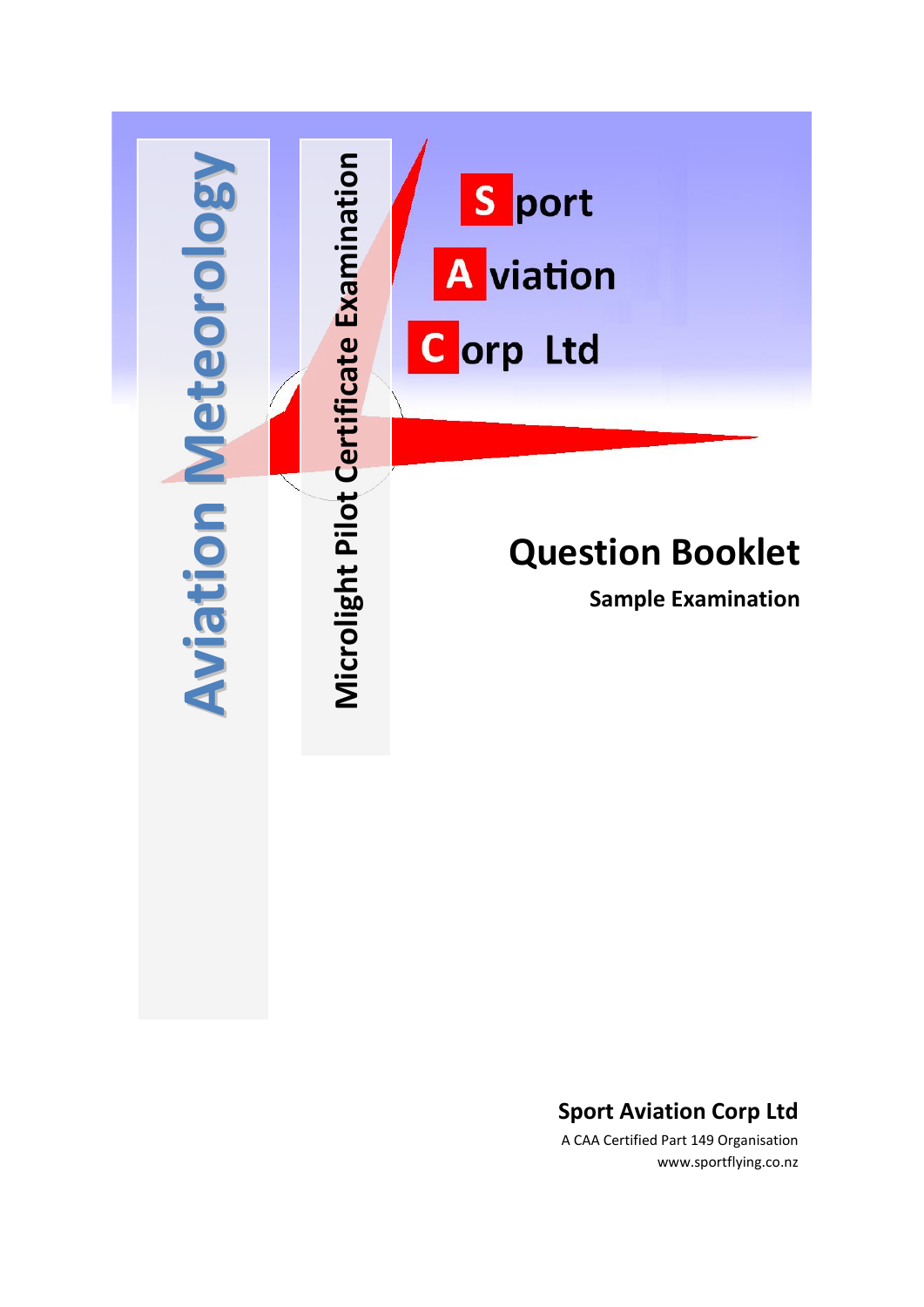# *Introduction*

**Suggest Time:** Forty Minutes **Questions:** 15 multiple choice Pass Standard: 70% (11 correct answers) **Special Instructions:** Please do not mark this examination question booklet

**This exam contains 15 questions and has a recommended sitting time of 40 minutes. The actual qualifying exam has 25 multiple choice questions and a maximum sitting time of 1 hour**

### **Required Resources:**

An AIP New Zealand Volume IV may be referred to at any time during this exam.

### **Appendices:**

The following appendices are included at the rear of the Answer Booklet and should be used to assist answering questions in this examination. You may write on the Appendices, but must return them with the Examination and Answer Booklets at the end of the examination. *Appendix A*: ARFORs and Met Information obtained from an Internet Weather Briefing Website [Extract]

### **Today's Flight:**

- $\checkmark$  For today's exam you will be flying from Rotorua Airport, to Hamilton Airport.
- $\checkmark$  It is June, and New Zealand is not on Daylight Saving Time.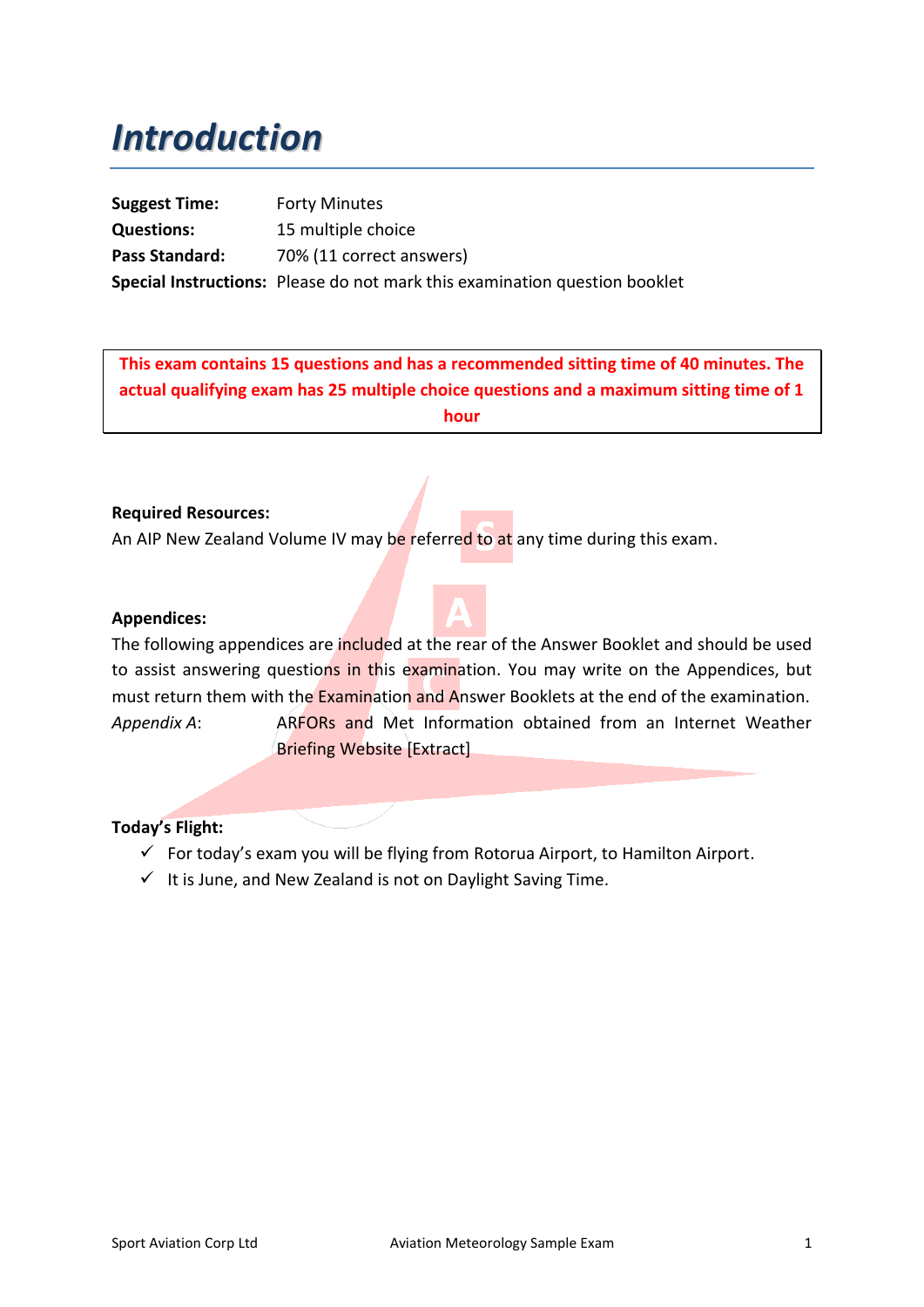# *Examination Questions*

**1. Before you leave home you check the weather on the internet. What is the official website for obtaining aeronautical weather?**

- A) IFIS (Airways Corporation)
- B) MetFlight
- C) MetVuw
- D) NZ Met Service Website

**2. While you read the morning's newspaper you study the long range forecast. Weather maps often show the air pressure. Lines that join areas of equal air pressure are known as...**

- A) Isogonals
- B) Isotherms
- C) Isobars
- D) Isometrics

**3. Later today, the weather is forecast to deteriorate. The weather forecast in Appendix A indicates which of the following weather system is most likely approaching?**

- A) A warm front
- B) A cold front
- C) An anticyclone
- D) A fohn wind

### **4. TAF reports show the forecast conditions for a given period of time. When is the Rotorua TAF report valid for?**

- A) 7:00am to 5:00pm NZST, on the  $6<sup>th</sup>$  day of the month in NZ
- B) 7:00am to 5:00pm NZST, on the  $7<sup>th</sup>$  day of May
- C) 7:17am to 8:05pm NZST, on the  $7<sup>th</sup>$  day of the month in NZ
- D) 5:00am to 5:00pm NZST, on the  $8<sup>th</sup>$  day of the month in NZ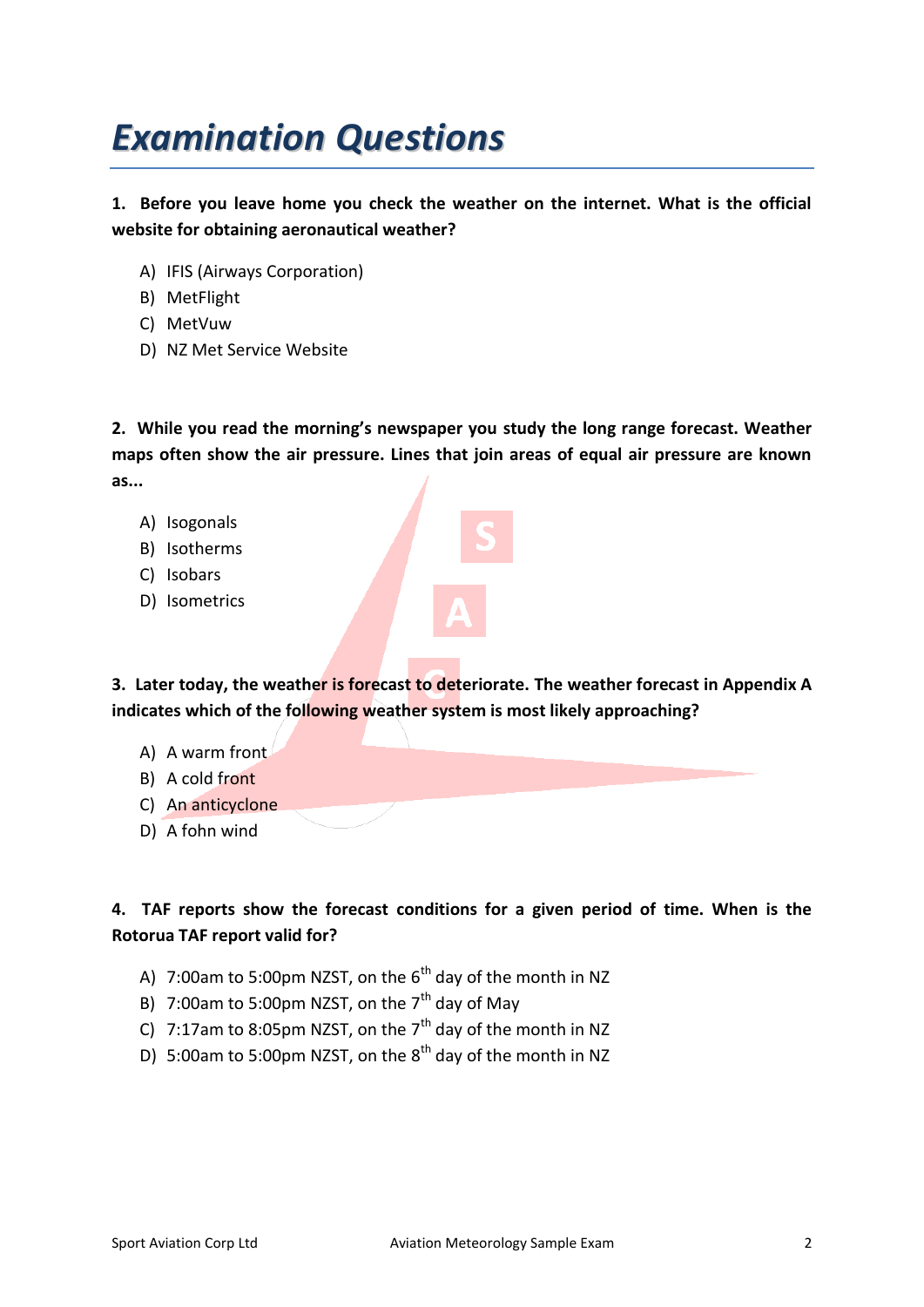### **5. After 4pm today, what weather would you expect at Hamilton?**

- A) Rain showers
- B) Light rain showers
- C) Heavy rain, with gusts and squalls
- D) Heavy rain, with hail

#### **6. At what time were the METAR reports issued?**

- A) 07:20am NZST
- B) 07:20 UTC
- C) 8:00am NZST
- D) 8:00am UTC

### **7. What are the current cloud conditions at Hamilton?**

- A) Overcast, ceiling 2,000 feet AGL
- B) Overcast, ceiling 2,000 feet AMSL
- C) Overcast, ceiling 200 feet AGL
- D) Overcast, ceiling 200 feet AMSL

### **8. There is thick fog at Hamilton still. Which of the following conditions is most likely to cause fog to form?**

- A) Temperature and Dewpoint close together
- B) Low QNH
- C) Light winds
- D) Cold Temperature, but not quite freezing

**9. You make your way to Rotorua airport and talk to a local pilot who has just returned, complaining it was very cold in his open-cockpit microlight. At 2,000 feet AGL, what would the air temperature have been?**

- A) -1°C
- B) 0°C
- C) 2°C
- D) 4°C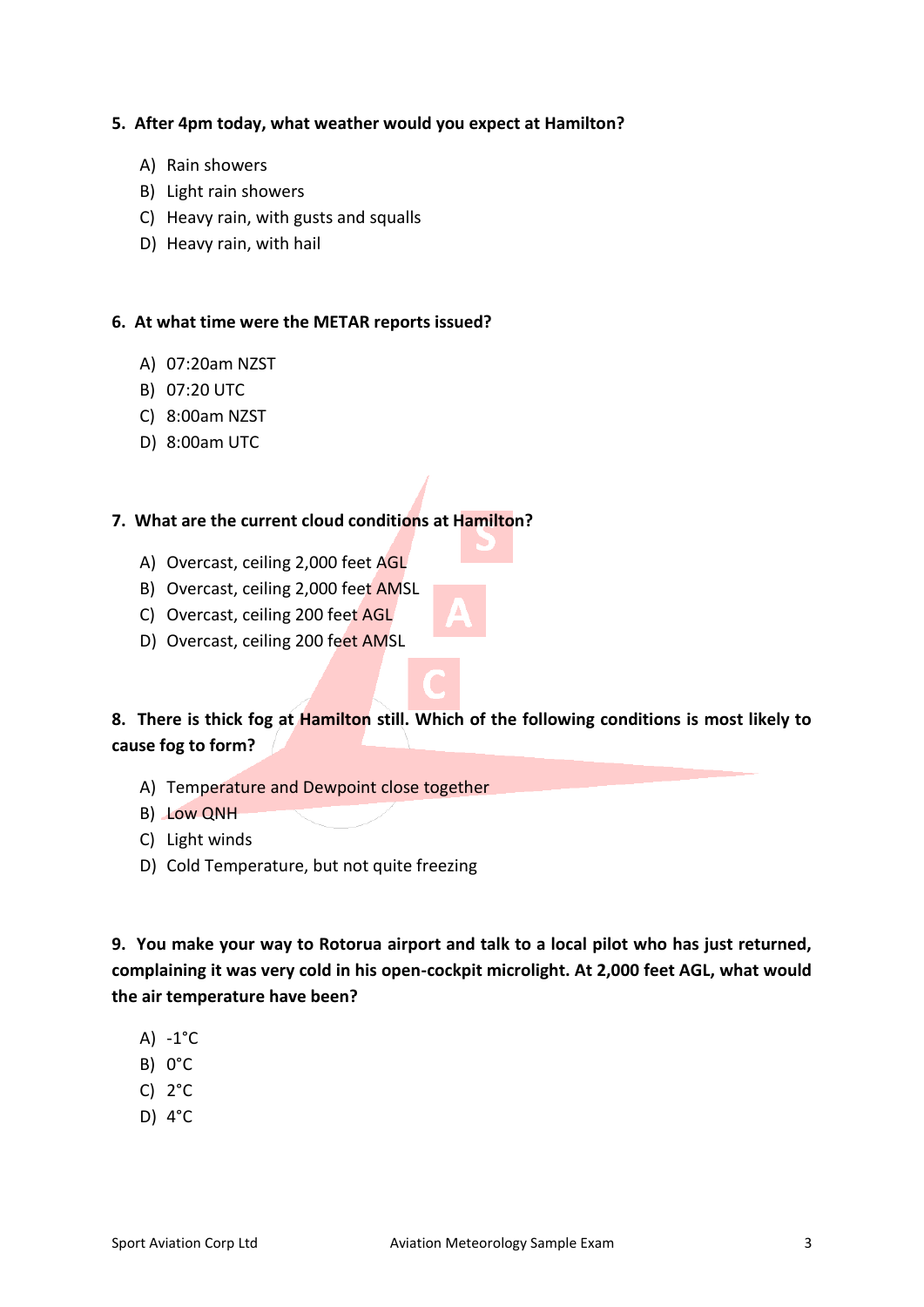**10. You plan to leave Rotorua at 9.00am local time, and the flight should take you less than one hour. What will be the minimum visibility you would expect to encounter?**

- A) 8KM
- B) 10KM
- C) 15KM
- D) 20KM

**11. In addition to visibility, cloud is another important weather factor to consider. The Area forecast (ARFOR) for Te Kuiti is forecasting scattered cumulus cloud at 2,500 feet. The height of 2,500 feet is given above reference to what point?**

- A) Sea Level
- B) Ground Level
- C) The Aerodrome Level of Te Kuiti airfield
- D) The terrain in the area

**12. You decide the weather is good enough for you to depart to Hamilton. When you arrive at Hamilton, which runway would you expect to land on?**

- A) 07
- B) 18
- C) 25
- D) 36

**13. You depart Rotorua with a westerly headwind. You cross the Mamaku Hill Range which runs North/South. Where would you expect the most orographic cloud to be?**

- A) Western side
- B) Eastern side
- C) Above the hills
- D) 5-10nm downwind of the hills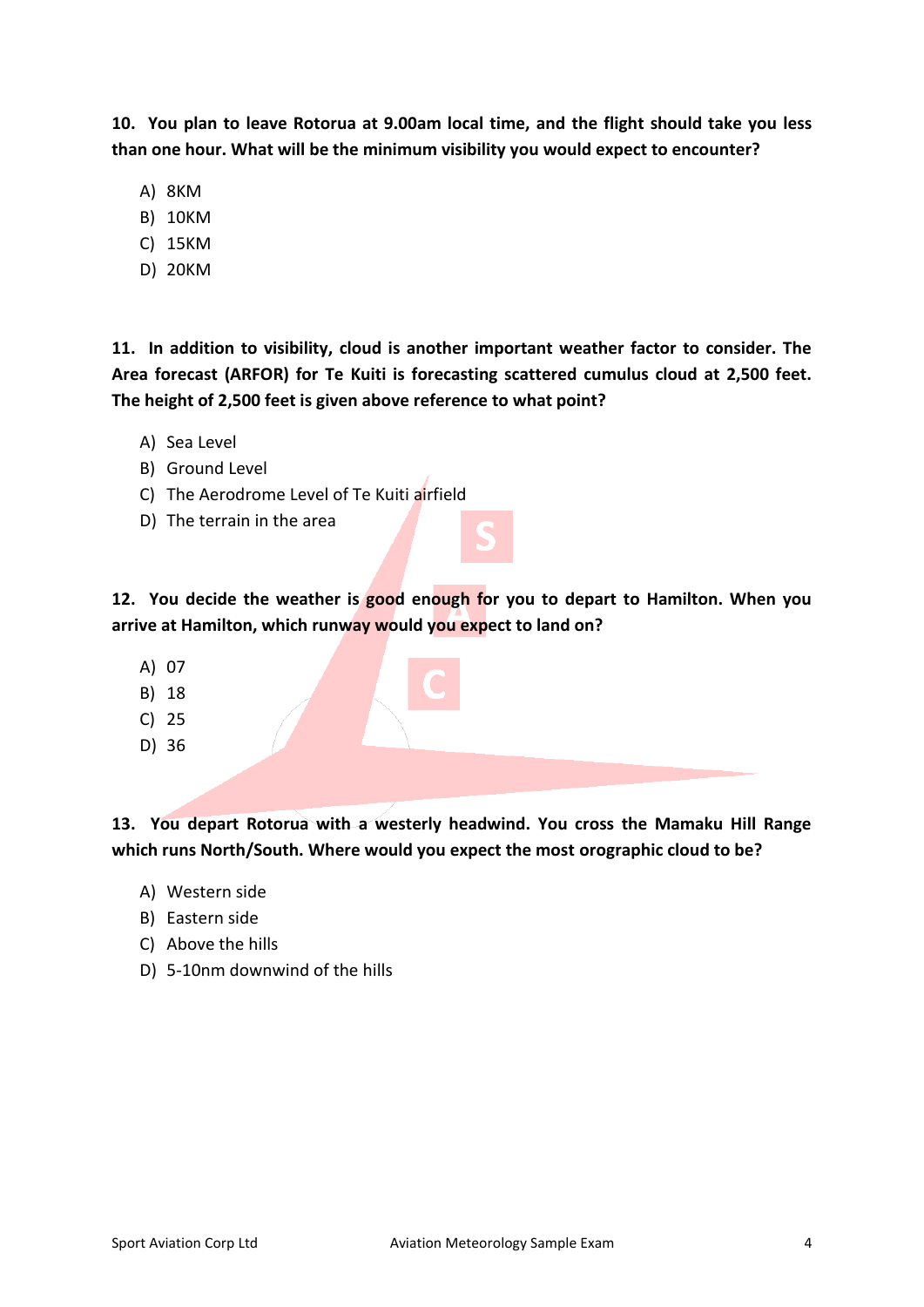**14. As you approach the Mamaku Hill Range, where would you expect to encounter the most turbulence?**

- A) Western side
- B) Eastern side
- C) Above the hills
- D) At higher altitudes

**15. You stop at a small airstrip on the way to Hamilton. The weather can have a large affect on your aircraft's take off performance. Comparing conditions to the ISA Standard day helps you predict your aircraft's performance. How do today's conditions compare to those of the ISA day?**

- A) The temperature is lower, and the air pressure higher: performance will be better
- B) The temperature is lower, and the air pressure higher: performance will be worse
- C) The temperature is lower, and the air pressure lower: performance will be similar
- D) The temperature is higher, and the air pressure lower: performance will be worse

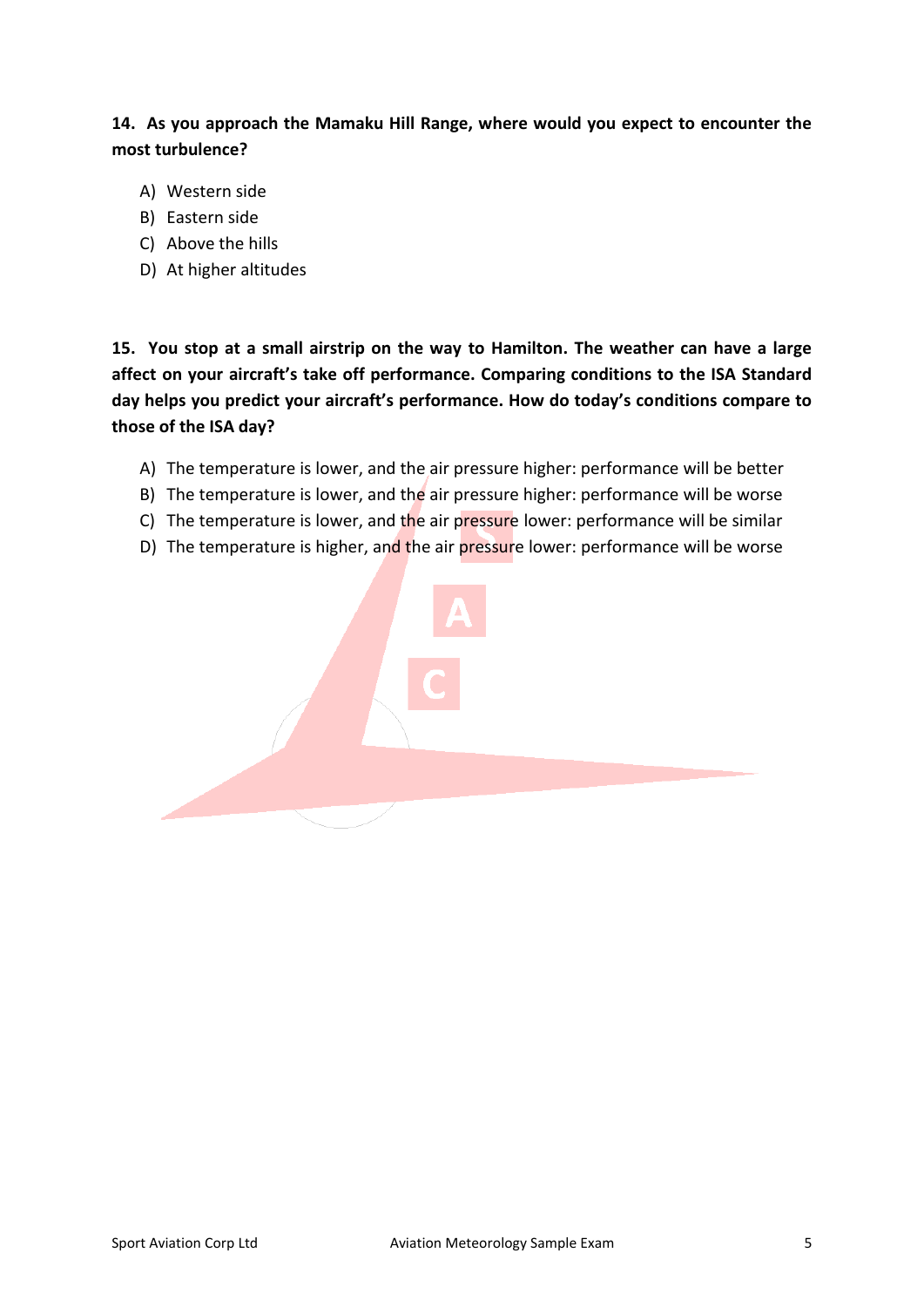

**Sport Aviation Corp Ltd**

A CAA Certified Part 149 Organisation www.sportflying.co.nz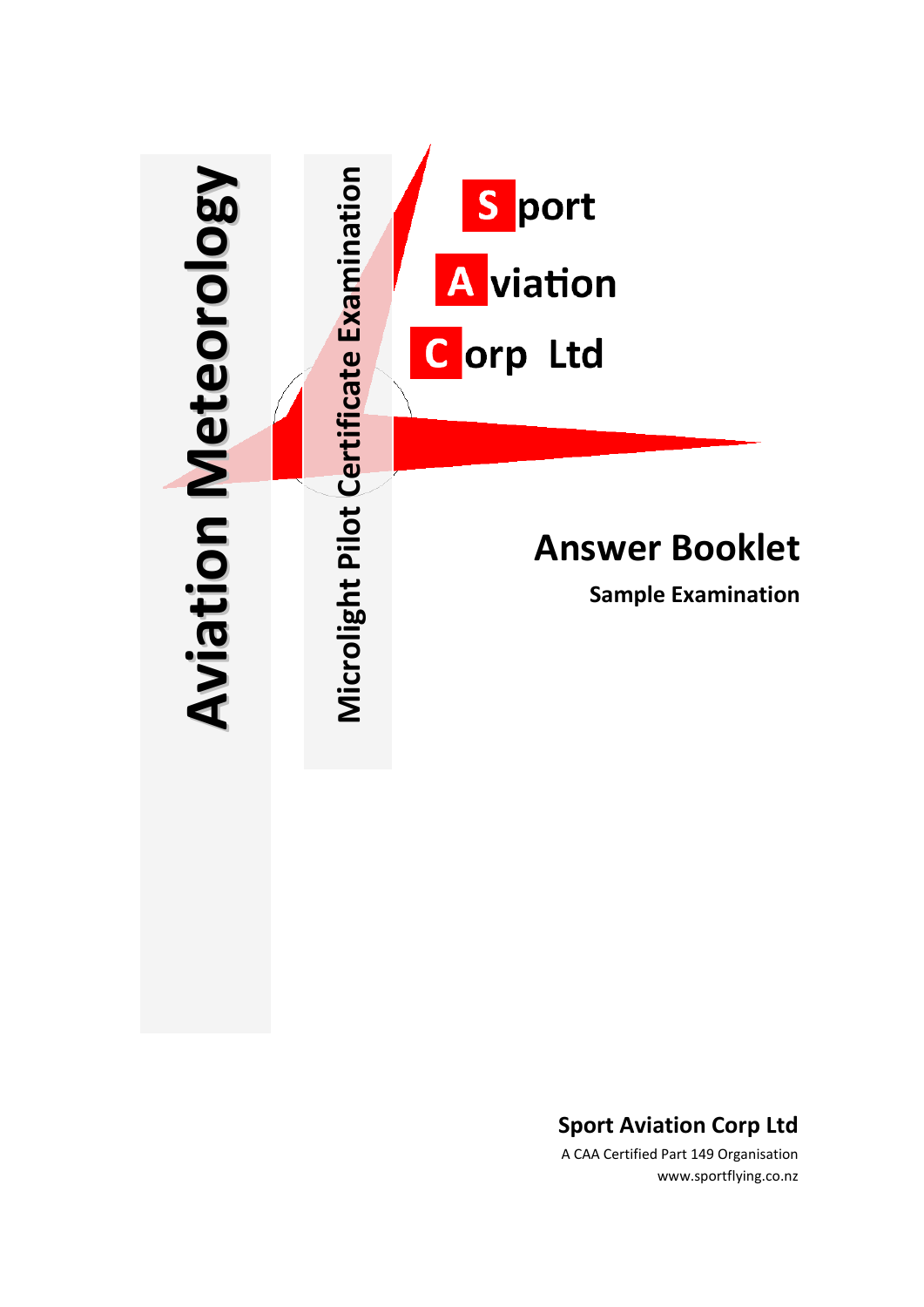# *Instructions*

**Please read the following instructions and sign below before commencing the examination. Time taken completing this page is not included in the allocated time for the examination.**

**This exam contains 15 questions and has a recommended sitting time of 40 minutes. The actual qualifying exam has 25 multiple choice questions and a maximum sitting time of 1 hour**

The suggest sitting time is forty minutes. There is no additional reading time allocated at the start of the examination.

Applicants should answer all fifteen questions. All questions are 'multiple choice'. Read the question and select the correct answer. Indicate your choice of answer by placing a  $\star$  in the appropriate box on the next page of this Answer Booklet.

Please use a blue or black ink pen. Do not use pencil, or red or green pen. The required pass standard is 70% which requires you to correctly answer at least 11 questions. Applicants will be notified of their result in writing.

At the end of this examination, please hand this completed Answer Booklet, including all appendices with your Examination Question Booklet to the supervisor. Please do not mark or write on the Examination Question Booklet. Failure to return all these documents will result in your examination grade being withheld. The Examination Question Booklet and Answer Booklet are the property of Sport Aviation Corp Limited, and are protected by copyright.

During this examination, you may not communicate with any other persons except the examination supervisor, copy from another applicant, refer to unauthorised material, or remove any examination material from this room. You may refer to an AIP NZ Volume IV at any time during this examination.

By signing below, you agree to abide by the examination instructions detailed above. It is an offence to breach these instructions under CAR Part 61.19 and sanctions are enforceable for such breaches.

| Signature: | Date: |  |
|------------|-------|--|
|            |       |  |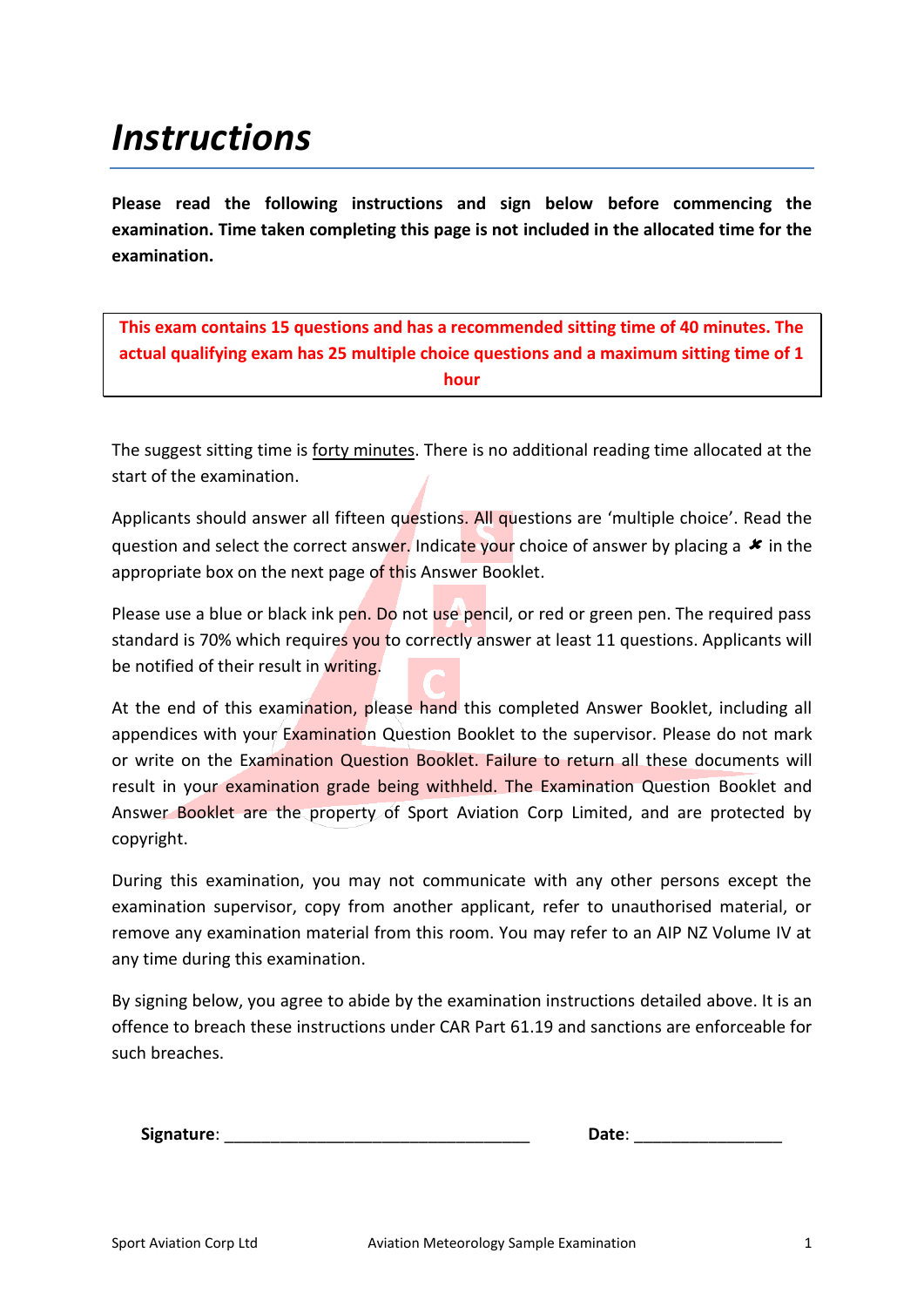# *Answer Sheet*

|                              | A | B | C | D |                             |
|------------------------------|---|---|---|---|-----------------------------|
| <b>Question One</b>          |   |   |   |   |                             |
| <b>Question Two</b>          |   |   |   |   | <b>Administration Use</b>   |
| <b>Question Three</b>        |   |   |   |   | Name:                       |
| <b>Question Four</b>         |   |   |   |   |                             |
| <b>Question Five</b>         |   |   |   |   |                             |
| <b>Question Six</b>          |   |   |   |   | <b>SAC Client ID:</b>       |
| <b>Question Seven</b>        |   |   |   |   |                             |
| <b>Question Eight</b>        |   |   |   |   |                             |
| <b>Question Nine</b>         |   |   |   |   | <b>Examination Subject:</b> |
| <b>Question Ten</b>          |   |   |   |   | Meteorology                 |
| <b>Question Eleven</b>       |   |   |   |   |                             |
| <b>Question Twelve</b>       |   |   |   |   | Paper Version:              |
| <b>Question Thirteen</b>     |   |   |   |   | Sample                      |
| <b>Question Fourteen</b>     |   |   |   |   |                             |
| <b>Question Fifteen</b>      |   |   |   |   | Marker's Name:              |
| <b>Question Sixteen</b>      |   |   |   |   |                             |
| <b>Question Seventeen</b>    |   |   |   |   |                             |
| <b>Question Eighteen</b>     |   |   |   |   | <b>Answers Correct:</b>     |
| <b>Question Nineteen</b>     |   |   |   |   |                             |
| <b>Question Twenty</b>       |   |   |   |   |                             |
| Question Twenty-One          |   |   |   |   | Result:                     |
| Question Twenty-Two          |   |   |   |   | PASS<br><b>RESIT</b>        |
| <b>Question Twenty-Three</b> |   |   |   |   |                             |
| Question Twenty-Four         |   |   |   |   |                             |
| Question Twenty-Five         |   |   |   |   |                             |